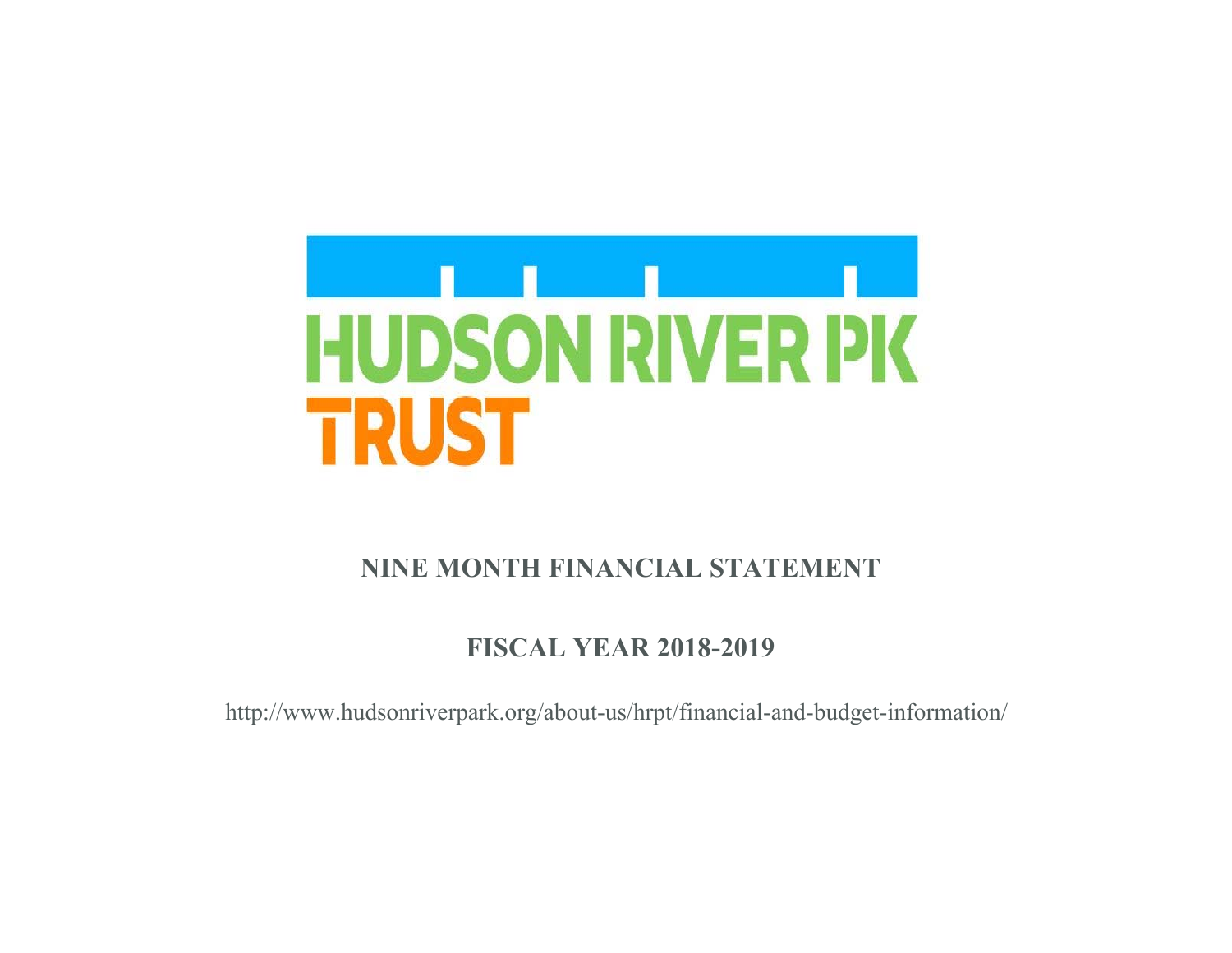### **HUDSON RIVER PARK TRUST (A Public Benefit Corporation in the State of New York) Statement of Net Position at December 31st, 2018**

### **unaudited**

| <b>Net Financial Position</b>                     |               |
|---------------------------------------------------|---------------|
| <b>Current Assets:</b>                            |               |
| Cash and equivalents                              | \$193,191,037 |
| Accounts receivable                               | \$8,710,781   |
| <b>Total Current Assets</b>                       | \$201,901,818 |
| Prepaid expenses                                  | \$21,500      |
| Long Term Receivables (25% FEMA Receivable)       | \$2,243,040   |
| Construction in progress                          | \$114,881,700 |
| Property and equipment, net                       | \$476,362,518 |
| <b>Total Other Assets</b>                         | \$593,508,759 |
| <b>Total assets</b>                               | \$795,410,577 |
| <b>Current Liabilities:</b>                       |               |
| Accounts payable                                  | \$2,588,465   |
| Accrued expenses (Includes net pension liability) | \$5,812,241   |
| <b>Total current liabilities</b>                  | \$8,400,706   |
| Other Postemployment Benefits Obligation          | \$11,560,420  |
| Deferred inflows of resources - unearned revenue  | \$2,164,872   |
| Net position:                                     |               |
| Net investment in capital assets                  | \$591,244,218 |
| Restricted for capital expenditures               | \$133,274,192 |
| Unrestricted                                      | \$48,766,169  |
| <b>Total net position</b>                         | \$795,410,577 |